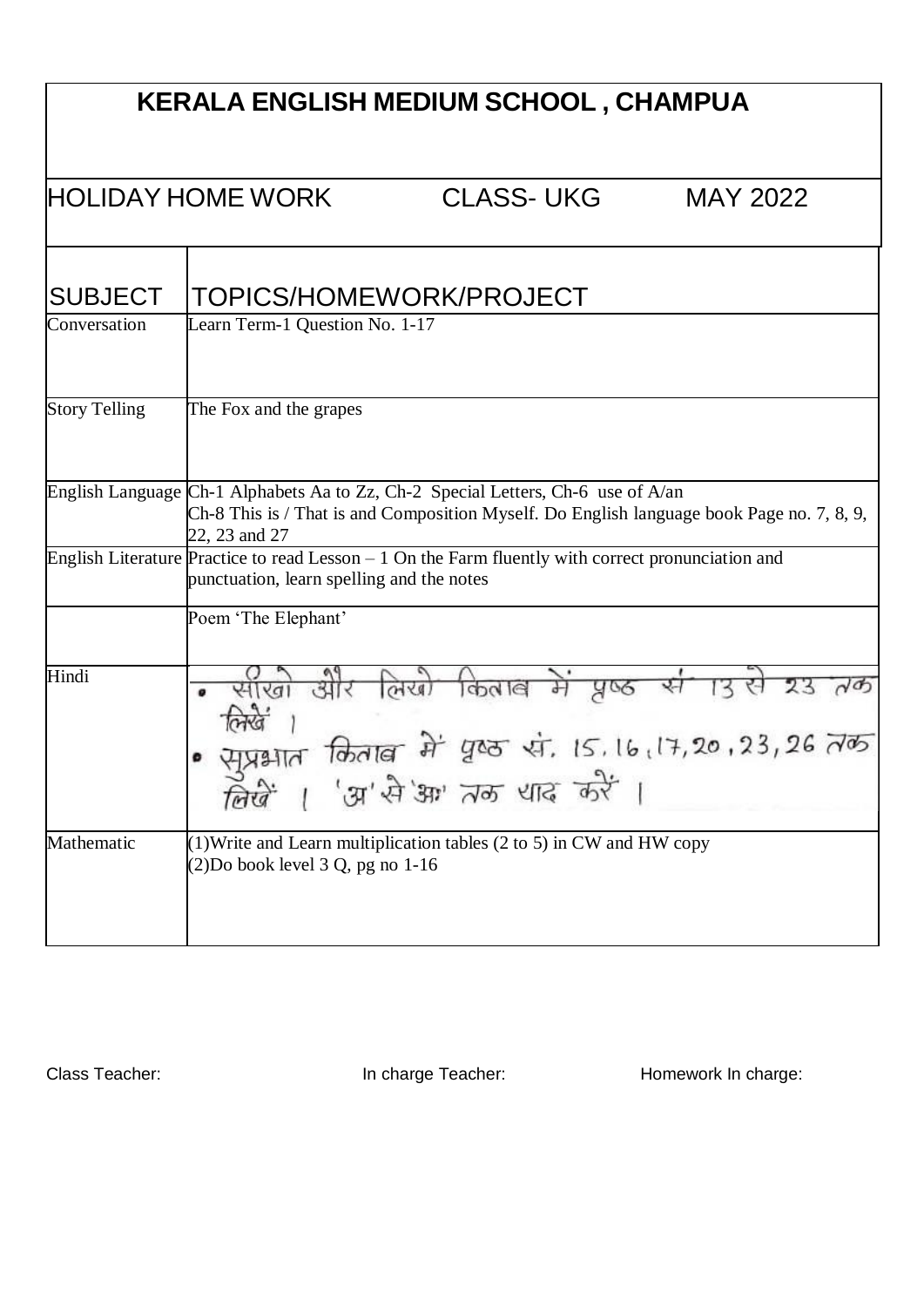## KERALA ENGLISH MEDIUM SCHOOL, CHAMPUA

UKG ENGLISH LANGUAGE

HOLIDAY HOMEWORK

Worksheet No.1

|    | Use a/an |          |
|----|----------|----------|
|    |          | fish     |
| 2. |          | armchair |
| 3. |          | hospital |
|    |          |          |

| 3.  | hospital                                                                                                       |
|-----|----------------------------------------------------------------------------------------------------------------|
| 4.  | elbow                                                                                                          |
| 5.  | <b>forest</b>                                                                                                  |
| 6.  | owl                                                                                                            |
| 7.  | <b>EDOSE</b>                                                                                                   |
| 8.  | _butterfly_                                                                                                    |
| 9.  | umbrella                                                                                                       |
| 10. |                                                                                                                |
| 11. | hand                                                                                                           |
| 12. | <b><i>Committee Cream</i></b>                                                                                  |
| 13. | lion                                                                                                           |
| 14. | orange                                                                                                         |
| 15. | <b>Example 19 monkey</b>                                                                                       |
| 16. | <u> urn</u>                                                                                                    |
| 17. | external reduced to the season of the season of the season of the season of the season of the season of the se |
| 18. | octopus<br>$\overline{\phantom{a}}$                                                                            |
| 19. | kite                                                                                                           |
| 20. | arrow                                                                                                          |
| 21. | milkman                                                                                                        |
| 22. | insect                                                                                                         |
| 23. | joker                                                                                                          |
| 24. | <b>table</b>                                                                                                   |
| 25. | oven                                                                                                           |
|     |                                                                                                                |

Worksheet No.2

2. Write This is/ That is

 $\begin{picture}(100,100)(0,0) \put(0,0){\vector(1,0){100}} \put(10,0){\vector(1,0){100}} \put(10,0){\vector(1,0){100}} \put(10,0){\vector(1,0){100}} \put(10,0){\vector(1,0){100}} \put(10,0){\vector(1,0){100}} \put(10,0){\vector(1,0){100}} \put(10,0){\vector(1,0){100}} \put(10,0){\vector(1,0){100}} \put(10,0){\vector(1,0){100}} \put(10,0){\vector(1,0$ 

2.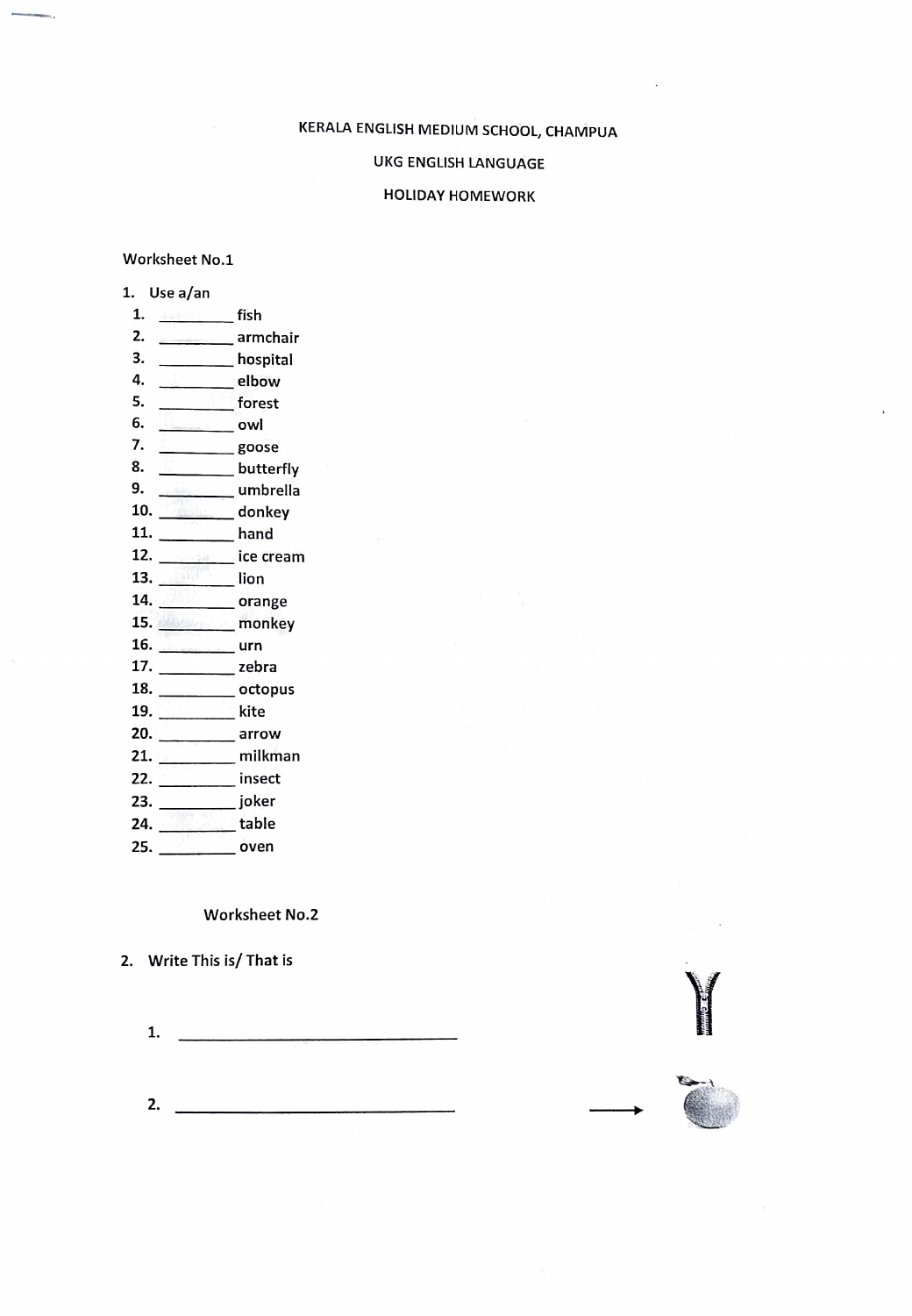ngjikili  $\overline{4}$ 5. 6. 7. 8. 9. 10. 11. 12.